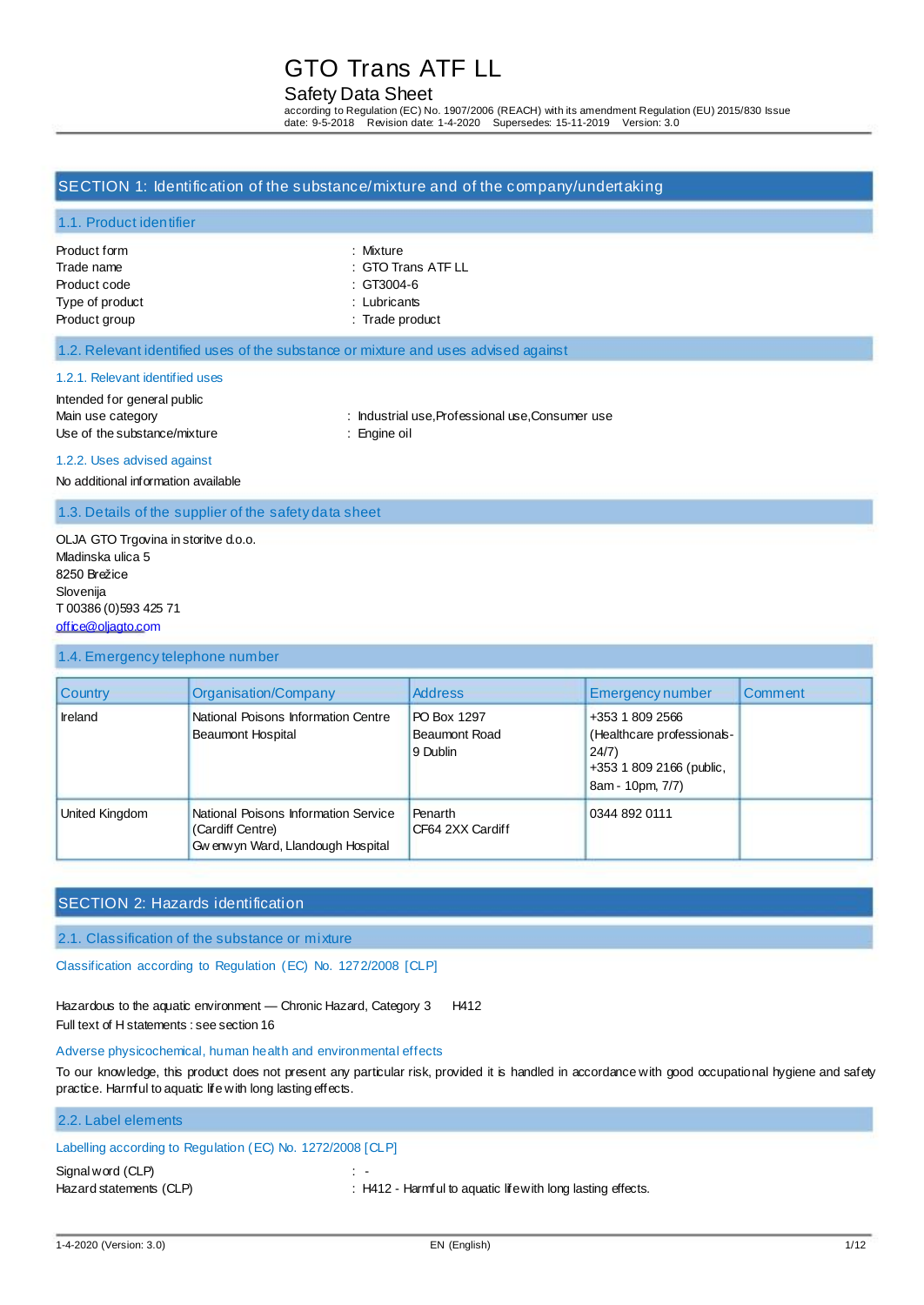## Safety Data Sheet

according to Regulation (EC) No. 1907/2006 (REACH) with its amendment Regulation (EU) 2015/830

| Precautionary statements (CLP) | : P102 - Keep out of reach of children.<br>P273 - Avoid release to the environment.<br>P501 - Dispose of contents/container to hazardous or special waste collection point, in<br>accordance with local, regional, national and/or international regulation. |
|--------------------------------|--------------------------------------------------------------------------------------------------------------------------------------------------------------------------------------------------------------------------------------------------------------|
| EUH-statements                 | : EUH208 - Contains C14-C18 alpha-olefin epoxide, reaction products with boric acid,<br>triphenyl phosphite, Benzene, polypropene derivatives, sulfonated, calcium salts. May<br>produce an allergic reaction.                                               |

### 2.3. Other hazards

#### No additional information available

## SECTION 3: Composition/information on ingredients

#### 3.1. Substances

#### Not applicable

- 3.2. Mixtures
- 

Comments **Comments** : Highly refined mineral oils and additives.

| Name                                                                                                                            | Product identifier                                                                                        | $\frac{9}{6}$ | Classification according to<br>Regulation (EC) No.<br>1272/2008 [CLP]                                                                            |
|---------------------------------------------------------------------------------------------------------------------------------|-----------------------------------------------------------------------------------------------------------|---------------|--------------------------------------------------------------------------------------------------------------------------------------------------|
| Distillates (petroleum), hydrotreated heavy paraffinic<br>(Note L)                                                              | (CAS-No.) 64742-54-7<br>(EC-No.) 265-157-1<br>(EC Index-No.) 649-467-00-8<br>(REACH-no) 01-2119484627-25  | $25 - 50$     | Asp. Tox. 1, H304                                                                                                                                |
| zinc bis[O,O-bis(2-ethylhexyl)] bis(dithiophosphate)                                                                            | (CAS-No.) 4259-15-8<br>(EC-No.) 224-235-5<br>(REACH-no) 01-2119493635-27                                  | $1 - 5$       | Eye Dam. 1, H318<br>Aquatic Chronic 2, H411                                                                                                      |
| Calcium branched alkyl phenate sulphide (overbased)                                                                             | (EC-No.) Polymer                                                                                          | $0,1 - 2,5$   | Aquatic Chronic 4, H413                                                                                                                          |
| C14-C18 alpha-olefin epoxide, reaction products with<br>boric acid                                                              | (EC-No.) 939-580-3                                                                                        | $0,1 - 1$     | Skin Sens. 1B, H317                                                                                                                              |
| Benzene, polypropene derivatives, sulfonated,<br>calcium salts                                                                  | (EC-No.) Polymer                                                                                          | $0,1 - 1$     | Skin Sens. 1B, H317                                                                                                                              |
| Distillates (petroleum), solvent-dewaxed light<br>paraffinic<br>substance with a Community workplace exposure limit<br>(Note L) | (CAS-No.) 64742-56-9<br>(EC-No.) 265-159-2<br>(EC Index-No.) 649-469-00-9<br>(REACH-no) 01-2119480132-48  | < 1           | Asp. Tox. 1, H304                                                                                                                                |
| triphenyl phosphite                                                                                                             | (CAS-No.) 101-02-0<br>(EC-No.) 202-908-4<br>(EC Index-No.) 015-105-00-7<br>(REACH-no) 01-2119511213-58    | < 1           | Acute Tox. 4 (Oral), H302<br>Skin Irrit. 2, H315<br>Eye Irrit. 2, H319<br>Skin Sens. 1, H317<br>Aquatic Acute 1, H400<br>Aquatic Chronic 1, H410 |
| O,O,O-triphenyl phosphorothioate                                                                                                | (CAS-No.) 597-82-0<br>(EC-No.) 209-909-9<br>(REACH-no) 01-2119979545-21                                   | < 1           | Repr. 2, H361fd                                                                                                                                  |
| Phenol, dodecyl-, branched                                                                                                      | (CAS-No.) 121158-58-5<br>(EC-No.) 310-154-3<br>(EC Index-No.) 604-092-00-9<br>(REACH-no) 01-2119513207-49 | < 0,1         | Skin Corr. 1C, H314<br>Eye Dam. 1, H318<br>Repr. 1B, H360F<br>Aquatic Acute 1, H400 (M=10)<br>Aquatic Chronic 1, H410                            |

Comments : The highly refined mineral oil contains <3% (w/w) DMSOextract, according to IP346.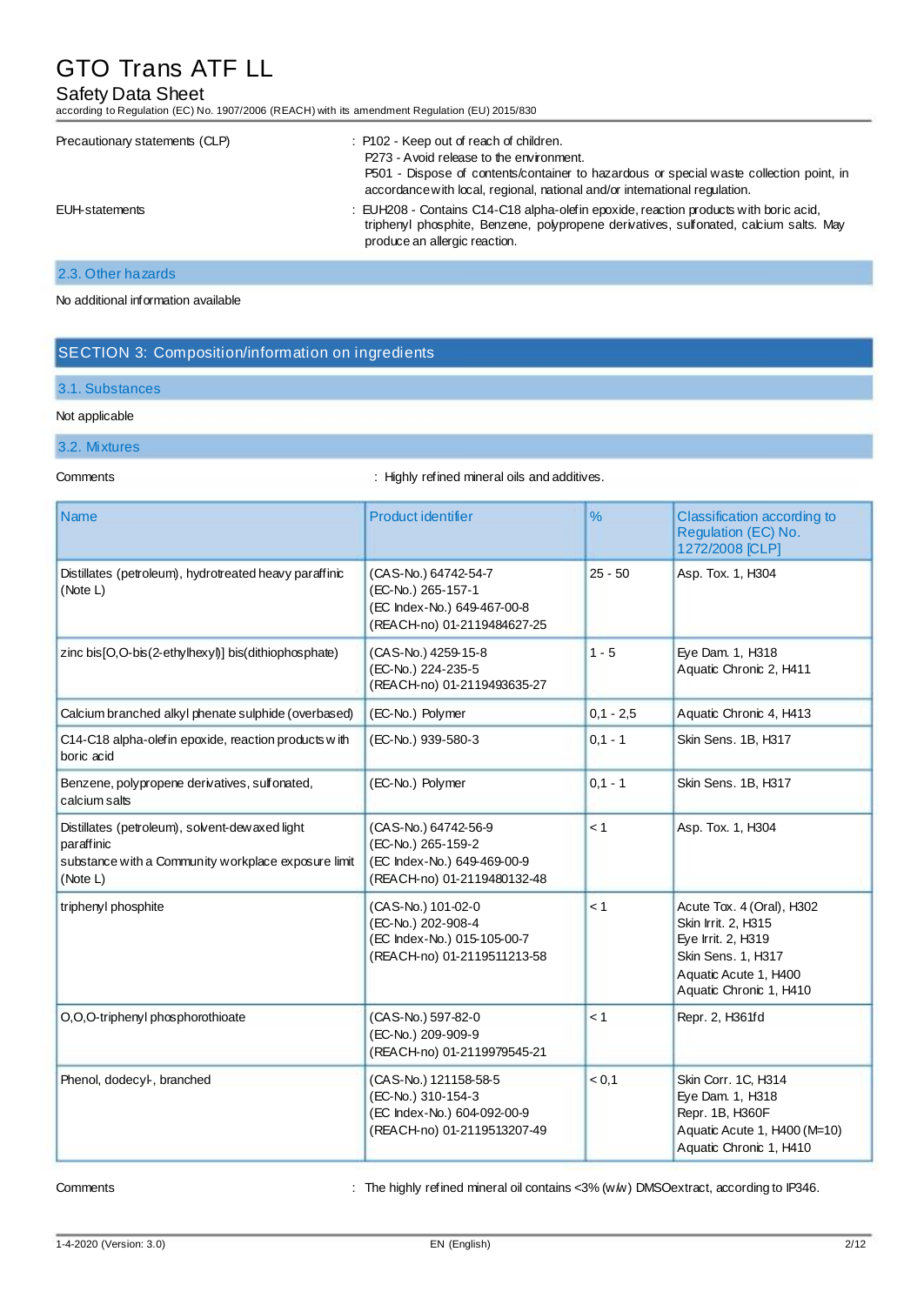### Safety Data Sheet

according to Regulation (EC) No. 1907/2006 (REACH) with its amendment Regulation (EU) 2015/830

Note L: The classification as a carcinogen need not apply if it can be shown that the substance contains less than 3% DMSO extract as measured by IP 346 'Determination of polycyclic aromatics in unused lubricating base oils and asphaltene free petroleum fractions — Dimethyl sulphoxide extraction refractive index method', Institute of Petroleum, London. This note applies only to certain complex oil-derived substances in Part 3. Full text of H-statements: see section 16

| <b>SECTION 4: First aid measures</b>                                                                                                                                                     |                                                                                                                                                                                                                                                                                                                   |  |  |
|------------------------------------------------------------------------------------------------------------------------------------------------------------------------------------------|-------------------------------------------------------------------------------------------------------------------------------------------------------------------------------------------------------------------------------------------------------------------------------------------------------------------|--|--|
| 4.1. Description of first aid measures                                                                                                                                                   |                                                                                                                                                                                                                                                                                                                   |  |  |
| First-aid measures general<br>First-aid measures after inhalation<br>First-aid measures after skin contact<br>First-aid measures after eye contact<br>First-aid measures after ingestion | : If you feel unwell, seek medical advice (show the label where possible).<br>: Remove person to fresh air and keep comfortable for breathing. :<br>Wash skin with plenty of water.<br>: Rinse eyes with water as a precaution.<br>: Do not induce vomiting. Call a poison center or a doctor if you feel unwell. |  |  |
| 4.2. Most important symptoms and effects, both acute and delayed                                                                                                                         |                                                                                                                                                                                                                                                                                                                   |  |  |
| Symptoms/effects<br>Symptoms/effects after ingestion                                                                                                                                     | : No additional information available. Not expected to present a significant hazard under<br>anticipated conditions of normal use.<br>: May result in aspiration into the lungs, causing chemical pneumonia.                                                                                                      |  |  |
| <b>Sales Contract Contract</b>                                                                                                                                                           |                                                                                                                                                                                                                                                                                                                   |  |  |

4.3. Indication of any immediate medical attention and special treatment needed

Treat symptomatically.

| <b>SECTION 5: Firefighting measures</b>                         |                                                                                                                                             |  |  |
|-----------------------------------------------------------------|---------------------------------------------------------------------------------------------------------------------------------------------|--|--|
| 5.1. Extinguishing media                                        |                                                                                                                                             |  |  |
| Suitable extinguishing media<br>Unsuitable extinguishing media  | : Water spray. Dry powder. Foam. Carbon dioxide.<br>: Do not use a heavy water stream.                                                      |  |  |
| 5.2. Special hazards arising from the substance or mixture      |                                                                                                                                             |  |  |
| Fire hazard<br>Hazardous decomposition products in case of fire | : Combustible liquid.<br>: Incomplete combustion releases dangerous carbon monoxide, carbon dioxide and other<br>toxic gases.               |  |  |
| 5.3. Advice for firefighters                                    |                                                                                                                                             |  |  |
| Protection during firefighting                                  | : Do not attempt to take action without suitable protective equipment. Self-contained<br>breathing apparatus. Complete protective clothing. |  |  |

| <b>SECTION 6: Accidental release measures</b>                            |                                                                                                                                                                |  |  |
|--------------------------------------------------------------------------|----------------------------------------------------------------------------------------------------------------------------------------------------------------|--|--|
| 6.1. Personal precautions, protective equipment and emergency procedures |                                                                                                                                                                |  |  |
| 6.1.1. For non-emergency personnel                                       |                                                                                                                                                                |  |  |
| Emergency procedures                                                     | : Ventilate spillage area.                                                                                                                                     |  |  |
| 6.1.2. For emergency responders                                          |                                                                                                                                                                |  |  |
| Protective equipment                                                     | : Do not attempt to take action without suitable protective equipment. For further information<br>refer to section 8: "Exposure controls/personal protection". |  |  |
| 6.2. Environmental precautions                                           |                                                                                                                                                                |  |  |
| Avoid release to the environment.                                        |                                                                                                                                                                |  |  |
| 6.3. Methods and material for containment and cleaning up                |                                                                                                                                                                |  |  |
| Methods for cleaning up<br>Other information                             | : Take up liquid spill into absorbent material.<br>: Dispose of materials or solid residues at an authorized site.                                             |  |  |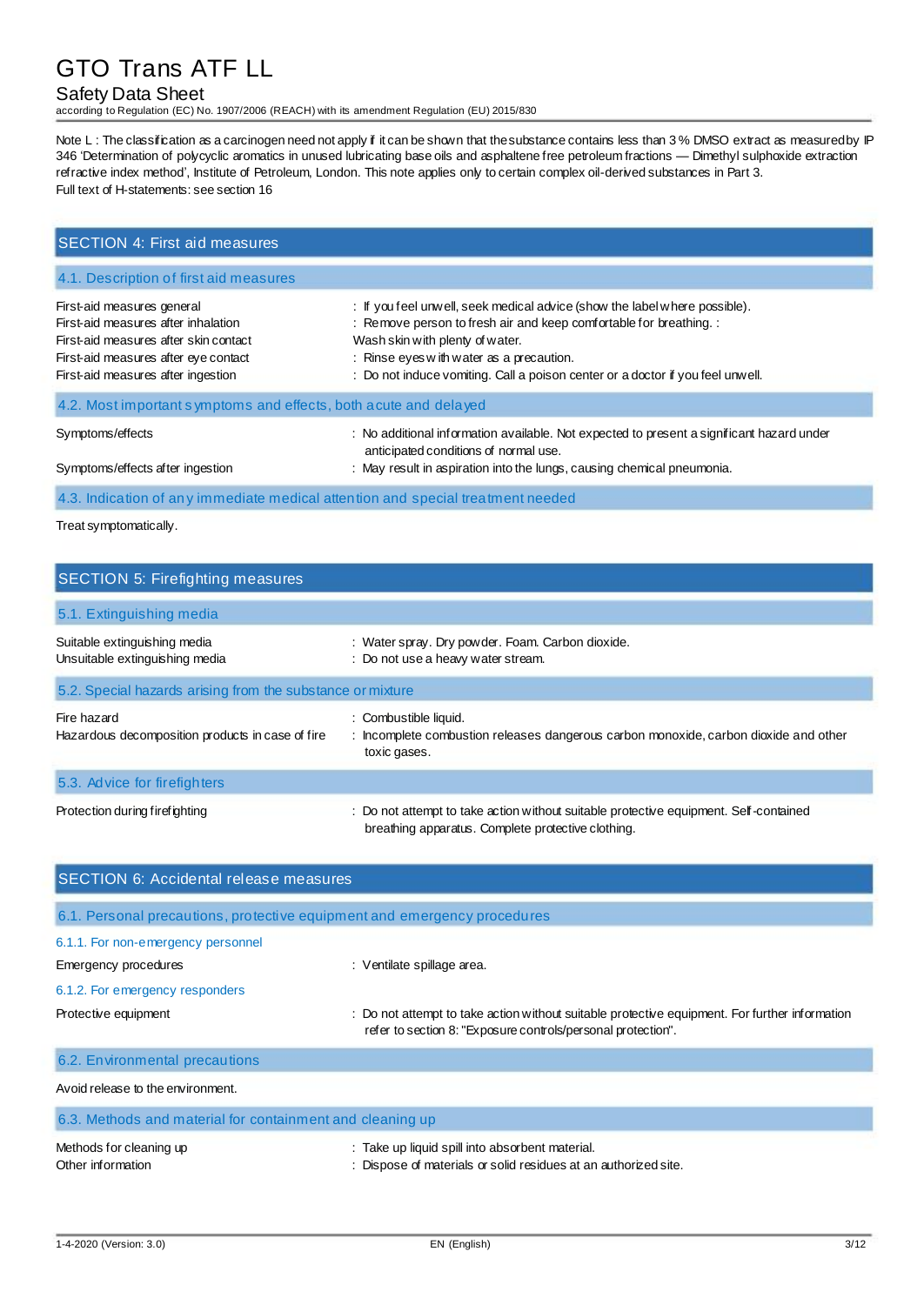## Safety Data Sheet

according to Regulation (EC) No. 1907/2006 (REACH) with its amendment Regulation (EU) 2015/830

#### 6.4. Reference to other sections

#### For further information refer to section 13.

| SECTION 7: Handling and storage                                   |                                                                                                                                                                                                         |  |  |
|-------------------------------------------------------------------|---------------------------------------------------------------------------------------------------------------------------------------------------------------------------------------------------------|--|--|
| 7.1. Precautions for safe handling                                |                                                                                                                                                                                                         |  |  |
| Precautions for safe handling<br>Hygiene measures                 | : Provide good ventilation in process area to preventformation of vapour.<br>: Wash hands and other exposed areas with mild soap and water before eating, drinking or<br>smoking and when leaving work. |  |  |
| 7.2. Conditions for safe storage, including any incompatibilities |                                                                                                                                                                                                         |  |  |
| Storage conditions<br>Storage temperature                         | : Keep container closed when not in use. Keep in a cool, well-ventilated place away from<br>heat.<br>: $0 - 40$ °C                                                                                      |  |  |
| 7.3. Specific end use(s)                                          |                                                                                                                                                                                                         |  |  |

No additional information available

## SECTION 8: Exposure controls/personal protection

#### 8.1. Control parameters

| <b>IGTO Trans ATF LL</b>                                                                                                                                   |                                          |
|------------------------------------------------------------------------------------------------------------------------------------------------------------|------------------------------------------|
| <b>EU - Occupational Exposure Limits</b>                                                                                                                   |                                          |
| Exposure limits/standards for materials that can be<br>formed when handling this product. When<br>mists/aerosols can occur the following is<br>recommended | 5 mg/ml - ACGIHTLV (inhalable fraction). |

| Distillates (petroleum), solvent-dewaxed light paraffinic (64742-56-9) |                  |  |
|------------------------------------------------------------------------|------------------|--|
| <b>EU - Occupational Exposure Limits</b>                               |                  |  |
| <b>IOELV TWA (mg/ml)</b>                                               | $5 \text{ mg/m}$ |  |
| 8.2. Exposure controls                                                 |                  |  |

## Appropriate engineering controls:

Ensure good ventilation of the work station.

| Materials for protective clothing: |  |
|------------------------------------|--|
| Wear suitable protective clothing  |  |
|                                    |  |

| Hand protection:         |                      |                        |                |             |                   |
|--------------------------|----------------------|------------------------|----------------|-------------|-------------------|
| <b>Protective gloves</b> |                      |                        |                |             |                   |
| 'Type                    | Material             | Permeation             | Thickness (mm) | Penetration | Standard          |
| Reusable gloves          | Nitrile rubber (NBR) | $6$ ( $>$ 480 minutes) | $\geq 0.35$    |             | <b>EN ISO 374</b> |

| Eye protection: |                |                 |               |
|-----------------|----------------|-----------------|---------------|
| Safety glasses  |                |                 |               |
| <b>Type</b>     | Use            | Characteristics | Standard      |
| Safety glasses  | <b>Droplet</b> | clear           | <b>EN 166</b> |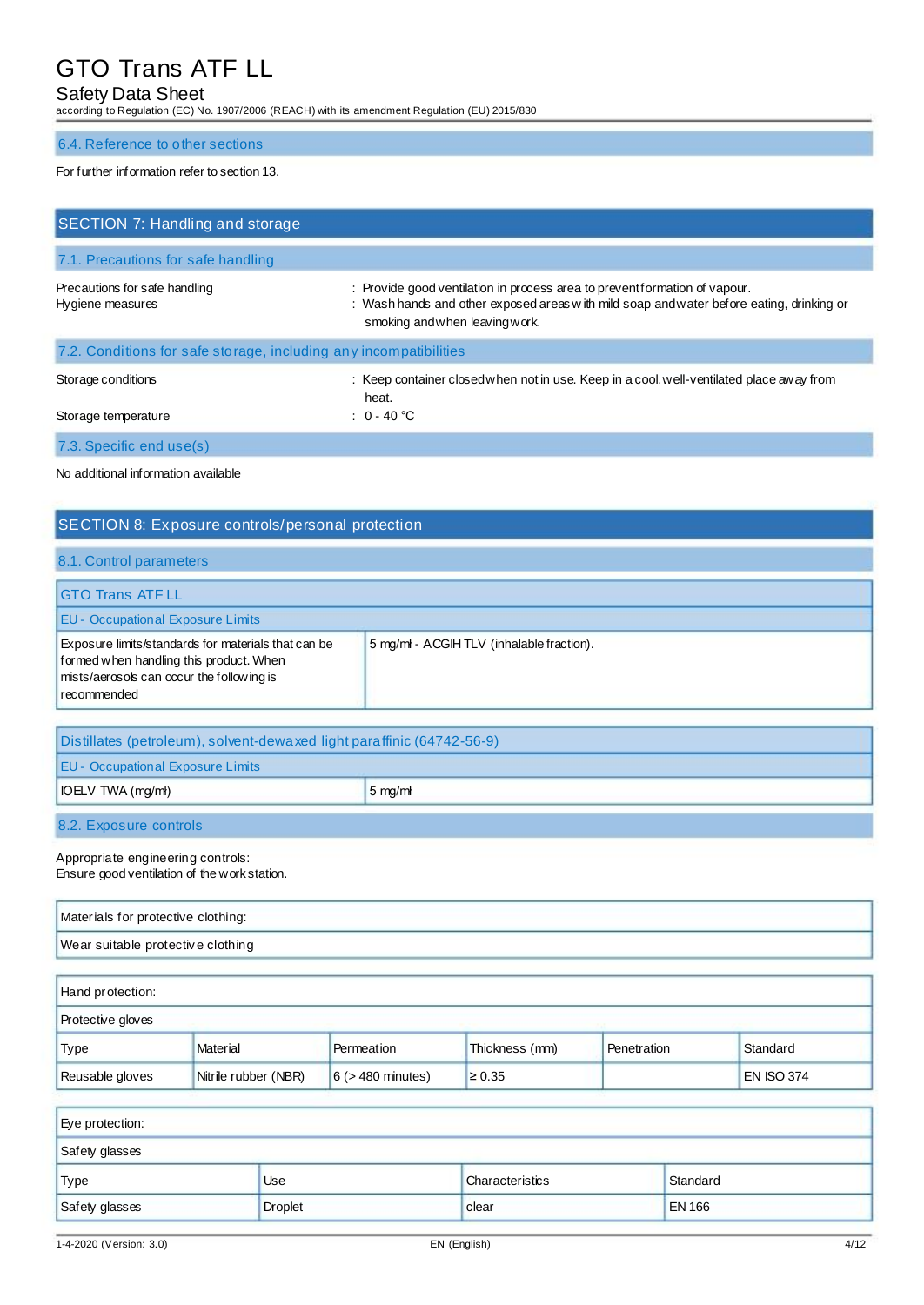### Safety Data Sheet

according to Regulation (EC) No. 1907/2006 (REACH) with its amendment Regulation (EU) 2015/830

#### Skin and body protection:

#### Wear suitable protective clothing

Respiratory protection:

In case of insufficient ventilation, wear suitable respiratory equipment

Personal protective equipment symbol(s):



Environmental exposure controls: Avoid release to the environment.

#### SECTION 9: Physical and chemical properties

9.1. Information on basic physical and chemical properties

| Physical state                                  | : Liguid                                         |
|-------------------------------------------------|--------------------------------------------------|
| Colour                                          | : Brown.                                         |
| Odour                                           | : characteristic.                                |
| Odour threshold                                 | No data available                                |
| рH                                              | No data available                                |
| Relative evaporation rate (butylacetate=1)      | : No data available                              |
| Melting point                                   | Not applicable                                   |
| Freezing point                                  | $\therefore$ -39 °C - ASTM D5950 (pour point)    |
| Boiling point                                   | No data available                                |
| Flash point                                     | $: 220 °C - ASTM D92 (COC)$                      |
| Auto-ignition temperature                       | No data available                                |
| Decomposition temperature                       | No data available                                |
| Flammability (solid, gas)                       | Not applicable                                   |
| Vapour pressure                                 | No data available                                |
| Relative vapour density at 20 °C                | No data available                                |
| Relative density                                | : No data available                              |
| Density                                         | 0,868 kg/l (15 °C) - ASTM D4052                  |
| Solubility                                      | Water: Insoluble / Slightly miscible             |
| Partition coefficient n-octanol/water (Log Pow) | No data available                                |
| Viscosity, kinematic                            | 85 mm /s (40 °C) - ASTM D7279                    |
| Viscosity, dynamic                              | No data available                                |
| <b>Explosive properties</b>                     | Presents no particular fire or explosion hazard. |
| Oxidising properties                            | No data available                                |
| <b>Explosive limits</b>                         | No data available                                |

### 9.2. Other information

VOC content : 0 %

### SECTION 10: Stability and reactivity

#### 10.1. Reactivity

The product is non-reactive under normal conditions of use, storage and transport.

#### 10.2. Chemical stability

Stable under normal conditions.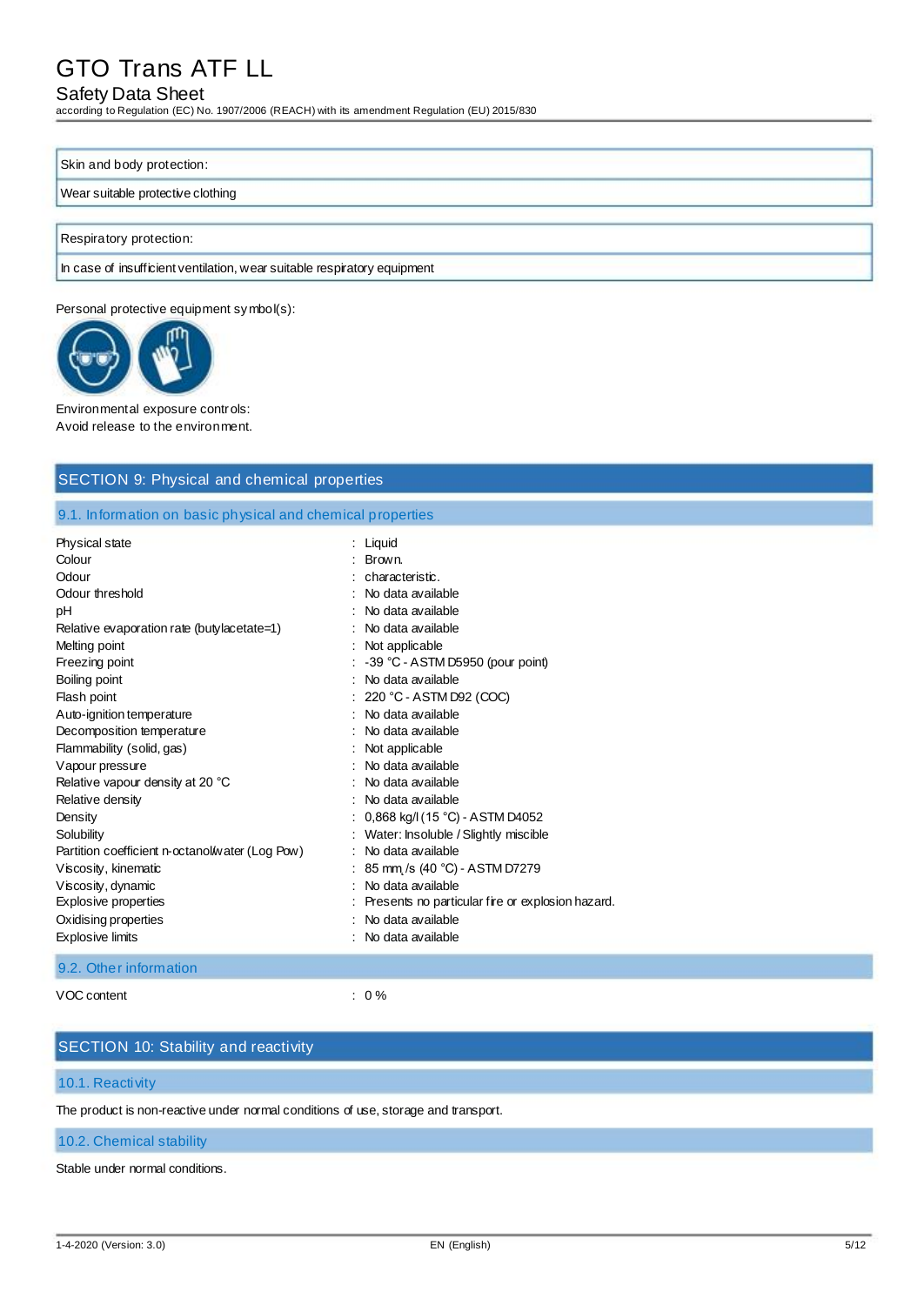### Safety Data Sheet

according to Regulation (EC) No. 1907/2006 (REACH) with its amendment Regulation (EU) 2015/830

#### 10.3. Possibility of hazardous reactions

#### Reacts violently with (strong) oxidizers.

10.4. Conditions to avoid

None under recommended storage and handling conditions (see section 7).

10.5. Incompatible materials

No additional information available

10.6. Hazardous decomposition products

No decomposition if stored normally.

| <b>SECTION 11: Toxicological information</b>                                    |                                                          |
|---------------------------------------------------------------------------------|----------------------------------------------------------|
| 11.1. Information on toxicological effects                                      |                                                          |
| Acute toxicity (oral)<br>Acute toxicity (dermal)<br>Acute toxicity (inhalation) | : Not classified<br>: Not classified<br>: Not classified |

| Distillates (petroleum), solvent-dewaxed light paraffinic (64742-56-9) |                |
|------------------------------------------------------------------------|----------------|
| LD50 oral rat                                                          | $>$ 5000 mg/kg |
| LD50 dermal rabbit                                                     | $>$ 5000 mg/kg |
| LC50 inhalation rat (Dust/Mist - mg/l/4h)                              | 5,53 mg/l/4h   |

| Distillates (petroleum), hydrotreated heavy paraffinic (64742-54-7) |                  |  |
|---------------------------------------------------------------------|------------------|--|
| LD50 oral rat                                                       | $>$ 5000 mg/kg   |  |
| LD50 dermal rabbit                                                  | $>$ 2000 mg/kg   |  |
| LC50 inhalation rat (mg/l)                                          | $> 5.53$ mg/l/4h |  |

| zinc bis [O,O-bis (2-ethylhexyl)] bis (dithiophosphate) (4259-15-8) |                                     |  |
|---------------------------------------------------------------------|-------------------------------------|--|
| LD50 oral rat                                                       | 3100 mg/kg (OECD 401 method)        |  |
| LD50 dermal rabbit                                                  | $\geq$ 5000 mg/kg (OECD 402 method) |  |

| triphenyl phosphite (101-02-0) |            |
|--------------------------------|------------|
| LD50 oral rat                  | 1600 mg/kg |

| Phenol, dodecyl-, branched (121158-58-5) |                               |  |
|------------------------------------------|-------------------------------|--|
| LD50 oral rat                            | 2100 mg/kg (OECD 401 method)  |  |
| LD50 dermal rabbit                       | 15000 mg/kg (OECD 402 method) |  |
| Skin corrosion/irritation                | : Not classified              |  |
| Serious eye damage/irritation            | : Not classified              |  |
| Respiratory or skin sensitisation        | : Not classified              |  |
| Germ cell mutagenicity                   | : Not classified              |  |
| Carcinogenicity                          | : Not classified              |  |
| Reproductive toxicity                    | : Not classified              |  |
| STOT-single exposure                     | : Not classified              |  |
| STOT-repeated exposure                   | : Not classified              |  |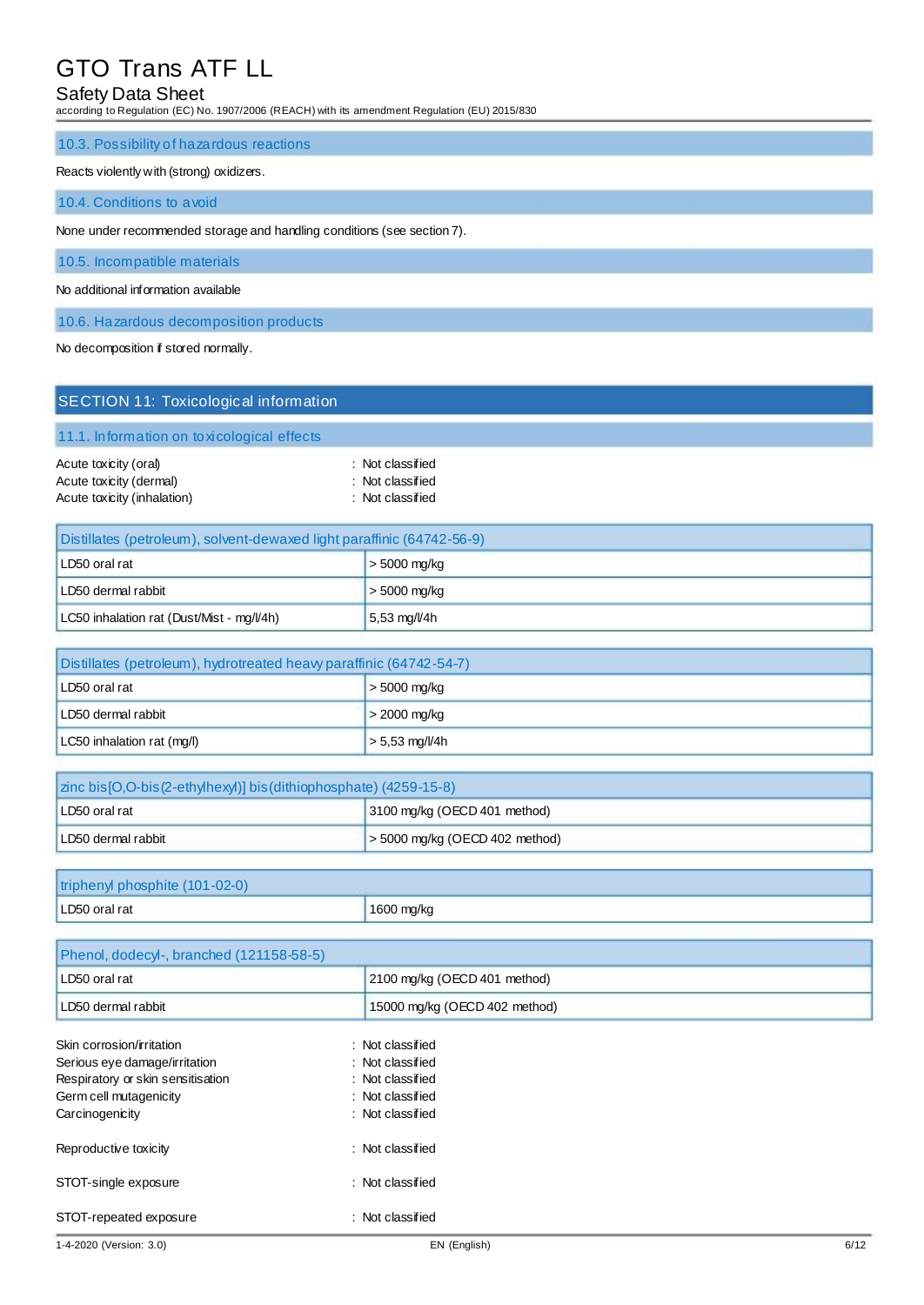## Safety Data Sheet

according to Regulation (EC) No. 1907/2006 (REACH) with its amendment Regulation (EU) 2015/830

| Distillates (petroleum), solvent-dewaxed light paraffinic (64742-56-9) |                              |  |
|------------------------------------------------------------------------|------------------------------|--|
| LOAEL (oral, rat, 90 days)                                             | 125 mg/kg bodyweight/day     |  |
| NOAEL (subchronic, oral, animal/male, 90 days)                         | $\geq$ 2000 mg/kg bodyweight |  |
| NOAEL (subchronic, oral, animal/female, 90 days)                       | $\geq$ 2000 mg/kg bodyweight |  |

Aspiration hazard is a set of the set of the set of the set of the set of the set of the set of the set of the

| <b>IGTO Trans ATF LL</b> |                               |
|--------------------------|-------------------------------|
| Viscosity, kinematic     | 85 mm /s (40 °C) - ASTM D7279 |

## SECTION 12: Ecological information

#### 12.1. Toxicity

Ecology - general

: The product is not considered harmful to aquatic organisms nor to cause long-term adverse effects in the environment. Harmful to aquatic life with long lasting effects. : Not classified

Hazardous to the aquatic environment, short-term (acute) Hazardous to the aquatic environment, long-term (chronic)

: Harmful to aquatic life with long lasting effects.

| Distillates (petroleum), hydrotreated heavy paraffinic (64742-54-7)      |                                                                         |  |
|--------------------------------------------------------------------------|-------------------------------------------------------------------------|--|
| LC50 fish                                                                | > 100 mg/l (Pimephales promelas, 96h) (OECD 203 method)                 |  |
| EC50 Daphnia                                                             | > 10000 mg/l (Gammarus pulex, 48h) (OECD 202 method)                    |  |
| EC50 Daphnia                                                             | > 10000 mg/l (Daphnia magna, 48h) (OECD 202 method)                     |  |
| NOEC (acute)                                                             | $\geq$ 100 mg/l (Pseudokirchnerella subcapitata, 72h) (OECD 201 method) |  |
| NOEC chronic fish                                                        | $\geq$ 1000 mg/l (Oncorhynchus mykiss - QSAR Petrotox, 14/28d)          |  |
| 10 mg/l (Daphnia magna, 21d) (OECD 211 method)<br>NOEC chronic crustacea |                                                                         |  |

| zinc bis [O,O-bis (2-ethylhexyl)] bis (dithiophosphate) (4259-15-8) |                                           |
|---------------------------------------------------------------------|-------------------------------------------|
| 4,4 mg/l (Oncorhynchus mykiss, 96h) [OECD 203]<br>LC50 fish         |                                           |
| EC50 Daphnia                                                        | 75 mg/l (Daphnia magna, 48h) [OECD 202]   |
| E(C50 (alqae) )                                                     | > 240 mg/l (Desmodesmus subspicatus, 72h) |

| Calcium branched alkyl phenate sulphide (overbased) |                       |
|-----------------------------------------------------|-----------------------|
| LC50 fish                                           | $> 1000 \text{ mq/l}$ |
| EC50 Daphnia                                        | $> 1000$ mg/l         |
| $EC50$ 96h algae (1)                                | $> 1000$ mg/l         |

| C14-C18 alpha-olefin epoxide, reaction products with boric acid |              |
|-----------------------------------------------------------------|--------------|
| LC50 fish<br>$> 100 \; \text{mg/l}$                             |              |
| EC50 Daphnia                                                    | $>$ 100 mg/l |
| $EC50$ 72h algae (1)                                            | $> 100$ mg/l |
| <b>NOEC</b> chronic crustacea                                   | $100$ mg/l   |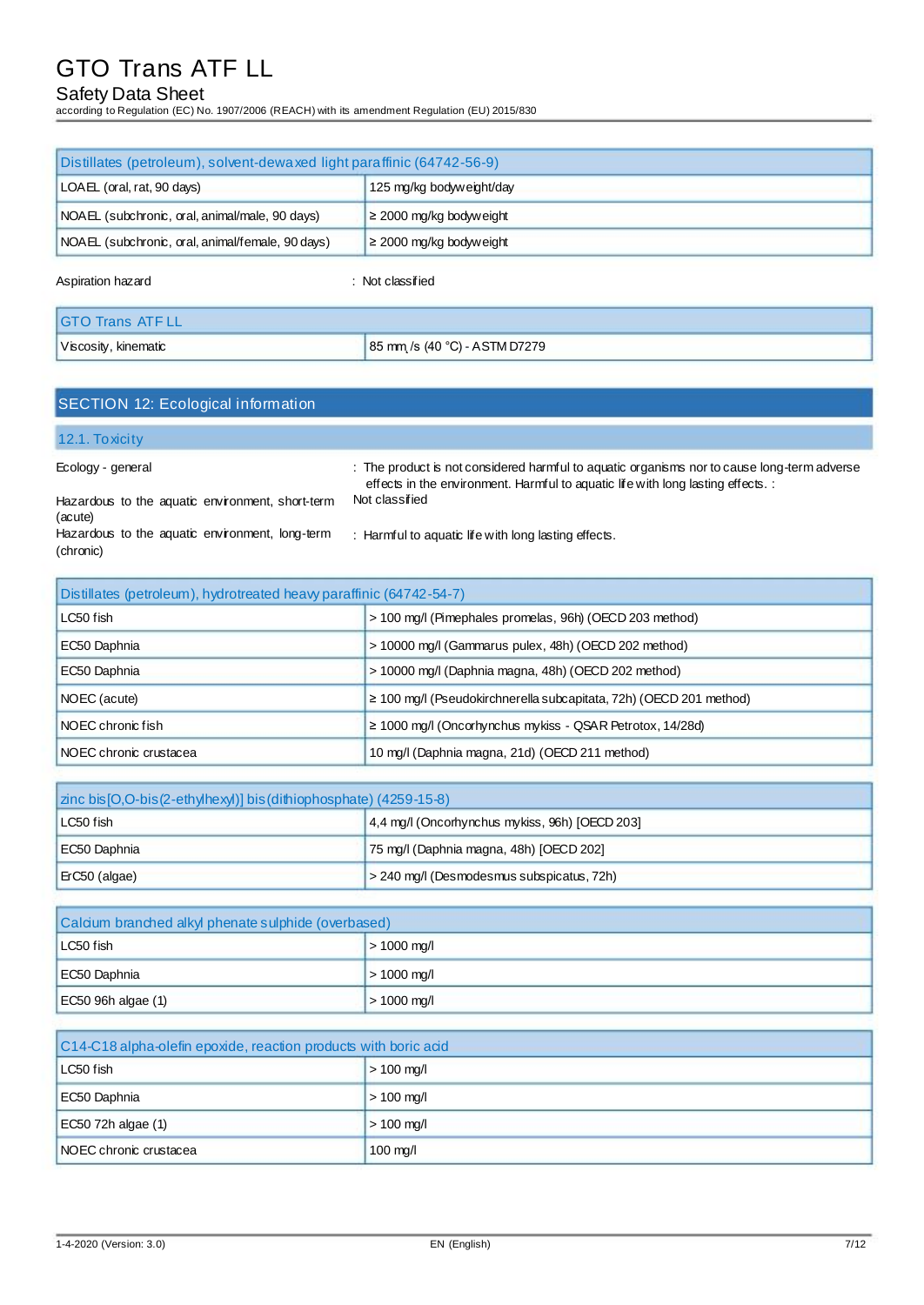## Safety Data Sheet

| according to Regulation (EC) No. 1907/2006 (REACH) with its amendment Regulation (EU) 2015/830 |                                                            |  |
|------------------------------------------------------------------------------------------------|------------------------------------------------------------|--|
| triphenyl phosphite (101-02-0)                                                                 |                                                            |  |
| EC50 Daphnia                                                                                   | 0,94 mg/l                                                  |  |
|                                                                                                |                                                            |  |
| Phenol, dodecyl-, branched (121158-58-5)                                                       |                                                            |  |
| LC50 fish                                                                                      | 40 mg/l (Pimephales promelas, 96h) (OECD 203 method)       |  |
| EC50 Daphnia                                                                                   | 0,037 mg/l (Daphnia magna, 48h) (OECD 202 method)          |  |
| EC50 72h algae (1)                                                                             | 0,36 mg/l (Desmodesmus subspicatus, 72h) (OECD 201 method) |  |
| NOEC (chronic)                                                                                 | 0,0037 mg/l (Daphnia magna, 21d) (OECD 211 method)         |  |
| NOEC chronic crustacea                                                                         | 0,0037 mg/l (Waterflea (Daphnia magna), 21 d)              |  |
| 12.2. Persistence and degradability                                                            |                                                            |  |
| Distillates (petroleum), solvent-dewaxed light paraffinic (64742-56-9)                         |                                                            |  |
| Persistence and degradability                                                                  | Potentially biodegradable.                                 |  |
|                                                                                                |                                                            |  |
| Distillates (petroleum), hydrotreated heavy paraffinic (64742-54-7)                            |                                                            |  |
| Biodegradation                                                                                 | 31 % (28d) (OECD 301F method)                              |  |
| zinc bis[O,O-bis(2-ethylhexyl)] bis(dithiophosphate) (4259-15-8)                               |                                                            |  |
| Biodegradation                                                                                 | 5 % (closed bottle 28d.)                                   |  |
|                                                                                                |                                                            |  |
| triphenyl phosphite (101-02-0)                                                                 |                                                            |  |
| Biodegradation                                                                                 | 0,1 % (closed bottle 28d.)                                 |  |
|                                                                                                |                                                            |  |
| Phenol, dodecyl-, branched (121158-58-5)                                                       |                                                            |  |
| Biodegradation                                                                                 | 25 % Sturm (28 d)                                          |  |
| 12.3. Bioaccumulative potential                                                                |                                                            |  |
| Distillates (petroleum), solvent-dewaxed light paraffinic (64742-56-9)                         |                                                            |  |
| Partition coefficient n-octanol/water (Log Pow)                                                | >3                                                         |  |
|                                                                                                |                                                            |  |
| zinc bis [O,O-bis (2-ethylhexyl)] bis (dithiophosphate) (4259-15-8)                            |                                                            |  |
| Partition coefficient n-octanol/water (Log Pow)                                                | 3,59                                                       |  |
| Partition coefficient n-octanol/water (Log Kow)                                                | 3,6 (octanol/water 0.1d)                                   |  |
| Calcium branched alkyl phenate sulphide (overbased)                                            |                                                            |  |
| <b>BCF</b> fish                                                                                | 2,2                                                        |  |
| Partition coefficient n-octanol/water (Log Kow)                                                | 11,08                                                      |  |
|                                                                                                |                                                            |  |
| C14-C18 alpha-olefin epoxide, reaction products with boric acid                                |                                                            |  |
| Partition coefficient n-octanol/water (Log Kow)                                                | 9,4                                                        |  |

| triphenyl phosphite (101-02-0)                  |                              |
|-------------------------------------------------|------------------------------|
| Partition coefficient n-octanol/water (Log Kow) | $6,62$ (octanol/water 0.1d.) |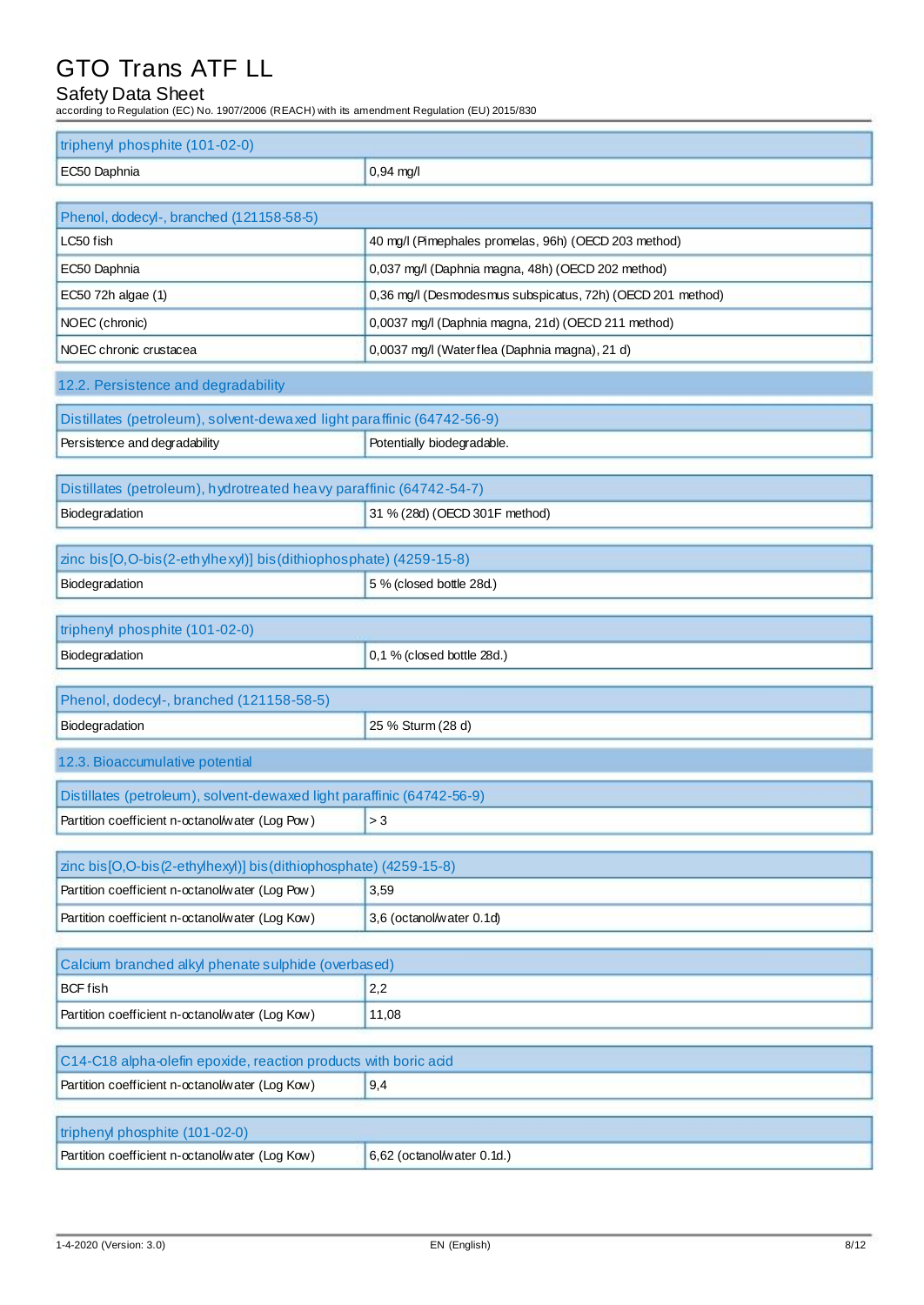## Safety Data Sheet

according to Regulation (EC) No. 1907/2006 (REACH) with its amendment Regulation (EU) 2015/830

| Phenol, dodecyl-, branched (121158-58-5)        |                                       |
|-------------------------------------------------|---------------------------------------|
| <b>BCF</b> fish<br>794.33                       |                                       |
| Bioconcentration factor (BCF REACH)             | 2.9(27d)                              |
| Partition coefficient n-octanol/water (Log Pow) | 7.1                                   |
| Partition coefficient n-octanol/water (Log Kow) | 7,1 Octanol-water coefficient (0.1 d) |

12.4. Mobility in soil

| Distillates (petroleum), solvent-dewaxed light paraffinic (64742-56-9) |                       |
|------------------------------------------------------------------------|-----------------------|
| Ecology - soil                                                         | l Insoluble in water. |
| 12.5. Results of PBT and vPvB assessment                               |                       |

| <b>Component</b>                                |                                                                                        |
|-------------------------------------------------|----------------------------------------------------------------------------------------|
| Distillates (petroleum), solvent-dew axed light | This substance/mixture does not meet the PBT criteria of REACH regulation, annex XIII  |
| paraffinic (64742-56-9)                         | This substance/mixture does not meet the vPvB criteria of REACH regulation, annex XIII |

12.6. Other adverse effects

#### No additional information available

## SECTION 13: Disposal considerations

### 13.1. Waste treatment methods

| Waste treatment methods                    | Dispose of contents/container in accordance with licensed collector's sorting instructions. |
|--------------------------------------------|---------------------------------------------------------------------------------------------|
| Product/Packaging disposal recommendations | : Dispose in a safe manner in accordance with local/national regulations.                   |
| European List of Waste (LoW) code          | $\pm$ 13 02 05 $^*$ - mineral-based non-chlorinated engine, gear and lubricating oils       |

### SECTION 14: Transport information

| In accordance with ADR / RID / IMDG / IATA / ADN |               |               |               |               |
|--------------------------------------------------|---------------|---------------|---------------|---------------|
| <b>ADR</b>                                       | <b>IMDG</b>   | <b>IATA</b>   | <b>ADN</b>    | <b>RID</b>    |
| 14.1. UN number                                  |               |               |               |               |
| Not regulated                                    | Not regulated | Not regulated | Not regulated | Not regulated |
| 14.2. UN proper shipping name                    |               |               |               |               |
| Not regulated                                    | Not regulated | Not regulated | Not regulated | Not regulated |
| 14.3. Transport hazard class(es)                 |               |               |               |               |
| Not regulated                                    | Not regulated | Not regulated | Not regulated | Not regulated |
| 14.4. Packing group                              |               |               |               |               |
| Not regulated                                    | Not regulated | Not regulated | Not regulated | Not regulated |
| 14.5. Environmental hazards                      |               |               |               |               |
| Not regulated                                    | Not regulated | Not regulated | Not regulated | Not regulated |
| No supplementary information available           |               |               |               |               |
|                                                  |               |               |               |               |

14.6. Special precautions for user

Overland transport Not regulated Transport by sea Not regulated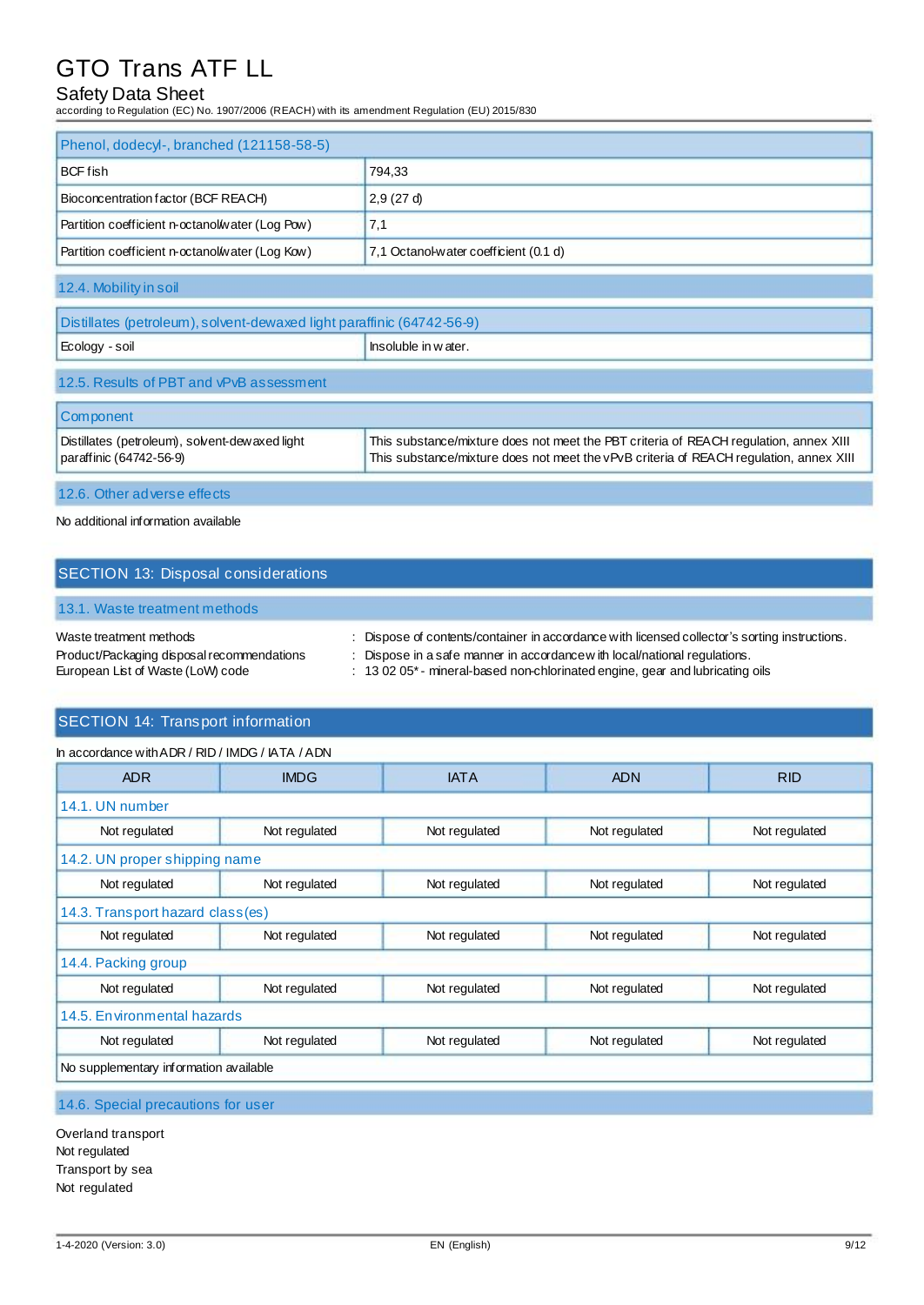#### Safety Data Sheet

according to Regulation (EC) No. 1907/2006 (REACH) with its amendment Regulation (EU) 2015/830

| Air transport                               |  |
|---------------------------------------------|--|
| Not regulated                               |  |
| Inland w aterway transport<br>Not regulated |  |
| Rail transport                              |  |
| Not regulated                               |  |

#### 14.7. Transport in bulk according to Annex II of Marpol and the IBC Code

#### Not applicable

#### SECTION 15: Regulatory information

#### 15.1. Safety, health and environmental regulations/legislation specific for the substance or mixture

#### 15.1.1. EU-Regulations

| The following restrictions are applicable according to Annex XVII of the REACH Regulation (EC) No 1907/2006: |                                                                                                                                                                                                         |  |
|--------------------------------------------------------------------------------------------------------------|---------------------------------------------------------------------------------------------------------------------------------------------------------------------------------------------------------|--|
| Reference code                                                                                               | Applicable on                                                                                                                                                                                           |  |
| 3.                                                                                                           | C14-C18 alpha-olefin epoxide, reaction products with boric acid; triphenyl phosphite; zinc bis [O,O-bis (2-ethylhexyl)]<br>bis (dithiophosphate)                                                        |  |
| 3(b)                                                                                                         | Distillates (petroleum), hydrotreated heavy paraffinic; C14-C18 alpha-olefin epoxide, reaction products with boric acid; triphenyl<br>phosphite ; zinc bis [O,O-bis(2-ethylhexyl)] bis(dithiophosphate) |  |
| 3(c)                                                                                                         | GTO Trans ATF LL : triphenyl phosphite : zinc bis [O,O-bis (2-ethylhexyl)] bis (dithiophosphate)                                                                                                        |  |

Contains no substance on the REACH candidate list

Contains no REACH Annex XIV substances

Contains no substance subject to Regulation (EU) No 649/2012 of the European Parliament and of the Council of 4 July 2012 concerning the export and import of hazardous chemicals.

Contains no substance subject to Regulation (EU) No 2019/1021 of the European Parliament and of the Council of 20 June 2019 on persistent organic pollutants

VOC content : 0 %

15.1.2. National regulations

No additional information available

15.2. Chemical safety assessment

No chemical safety assessment has been carried out

For the follow ing substances of this mixture a chemical safety assessment has been carried out

Distillates (petroleum), solvent-dew axed light paraffinic

### SECTION 16: Other information

| Indication of changes: |                                                                             |          |                 |  |
|------------------------|-----------------------------------------------------------------------------|----------|-----------------|--|
| <b>Section</b>         | Changed item                                                                | Change   | <b>Comments</b> |  |
| 1.2                    | Intended for general public                                                 | Added    |                 |  |
| 2.1                    | Classification according to<br>Regulation (EC) No. 1272/2008<br><b>ICLP</b> | Added    |                 |  |
| 2.1                    | Adverse physicochemical, human<br>health and environmental effects          | Modified |                 |  |
| 2.2                    | <b>EUH-statements</b>                                                       | Modified |                 |  |
| 2.2                    | Hazard statements (CLP)                                                     | Added    |                 |  |
| 2.2                    | Precautionary statements (CLP)                                              | Added    |                 |  |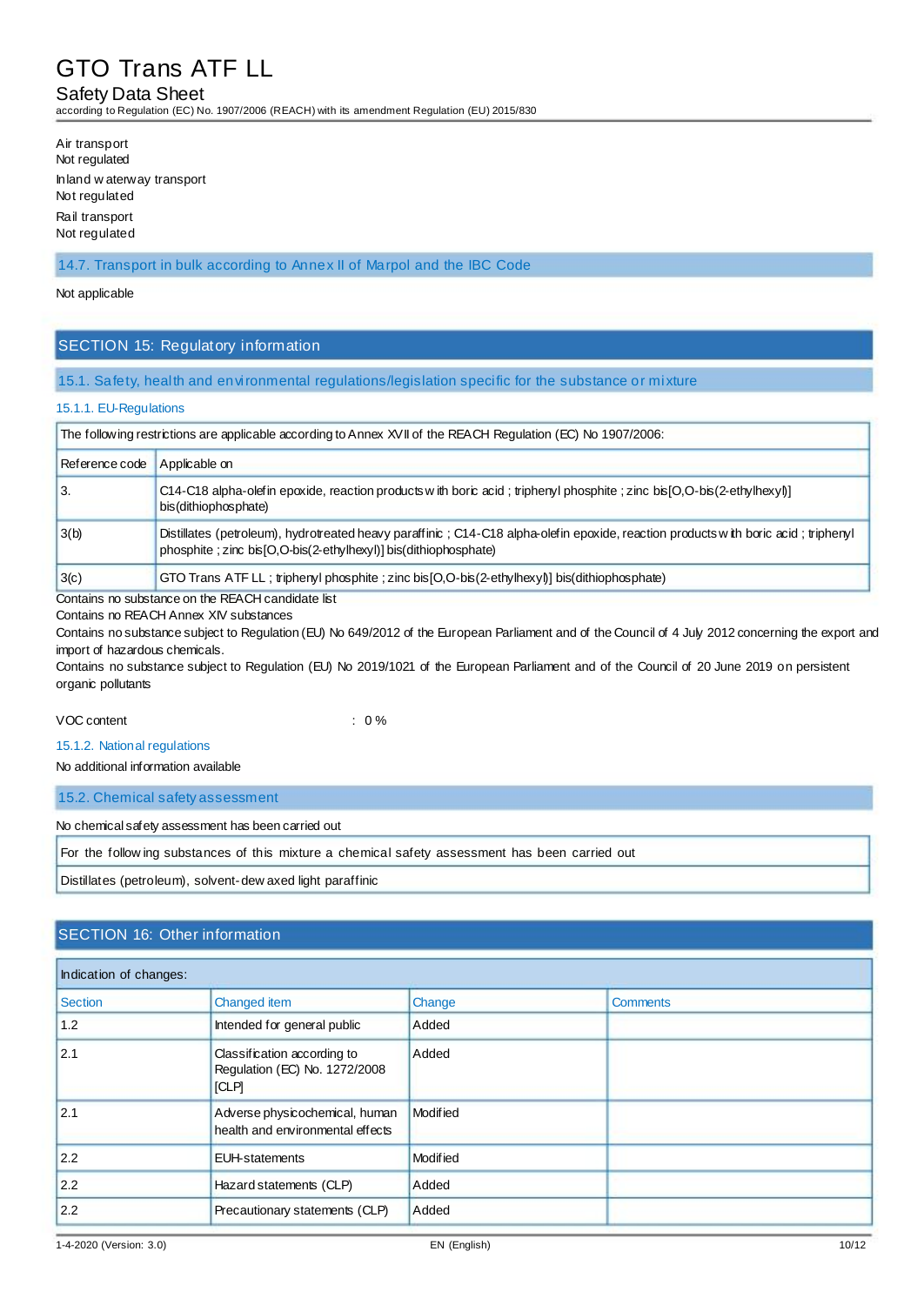## Safety Data Sheet

according to Regulation (EC) No. 1907/2006 (REACH) with its amendment Regulation (EU) 2015/830

| Ι3   | Composition/information on<br>ingredients | Modified |  |
|------|-------------------------------------------|----------|--|
| 9.1  | Viscosity, kinematic                      | Modified |  |
| 9.1  | Density                                   | Modified |  |
| 12.1 | Ecology - general                         | Modified |  |
| 16   | Abbreviations and acronyms                | Modified |  |

| Abbreviations and acronyms: |                                                                                                   |  |
|-----------------------------|---------------------------------------------------------------------------------------------------|--|
| <b>ADN</b>                  | European Agreement concerning the International Carriage of Dangerous Goods by Inland Waterways   |  |
| <b>ADR</b>                  | European Agreement concerning the International Carriage of Dangerous Goods by Road               |  |
| ATE                         | <b>Acute Toxicity Estimate</b>                                                                    |  |
| <b>BCF</b>                  | Bioconcentration factor                                                                           |  |
| <b>CLP</b>                  | Classification Labelling Packaging Regulation; Regulation (EC) No 1272/2008                       |  |
| <b>DMEL</b>                 | Derived Minimal Effect level                                                                      |  |
| <b>DNEL</b>                 | Derived-No Effect Level                                                                           |  |
| <b>EC50</b>                 | Median effective concentration                                                                    |  |
| <b>IARC</b>                 | International Agency for Research on Cancer                                                       |  |
| <b>IATA</b>                 | International Air Transport Association                                                           |  |
| <b>IMDG</b>                 | International Maritime Dangerous Goods                                                            |  |
| <b>LC50</b>                 | Median lethal concentration                                                                       |  |
| LD50                        | Median lethal dose                                                                                |  |
| <b>LOAEL</b>                | Lowest Observed Adverse Effect Level                                                              |  |
| <b>NOAEC</b>                | No-Observed Adverse Effect Concentration                                                          |  |
| <b>NOAEL</b>                | No-Observed Adverse Effect Level                                                                  |  |
| <b>NOEC</b>                 | No-Observed Effect Concentration                                                                  |  |
| <b>OECD</b>                 | Organisation for Economic Co-operation and Development                                            |  |
| <b>PBT</b>                  | Persistent Bioaccumulative Toxic                                                                  |  |
| <b>PNEC</b>                 | Predicted No-Effect Concentration                                                                 |  |
| <b>REACH</b>                | Registration, Evaluation, Authorisation and Restriction of Chemicals Regulation (EC) No 1907/2006 |  |
| <b>RID</b>                  | Regulations concerning the International Carriage of Dangerous Goods by Rail                      |  |
| vPvB                        | Very Persistent and Very Bioaccumulative                                                          |  |
| <b>BLV</b>                  | Biological limit value                                                                            |  |
| CAS-No.                     | Chemical Abstract Service number                                                                  |  |
| EC-No.                      | European Community number                                                                         |  |
| EN                          | European Standard                                                                                 |  |
| OEL                         | Occupational Exposure Limit                                                                       |  |
| <b>SDS</b>                  | Safety Data Sheet                                                                                 |  |
| <b>WGK</b>                  | <b>Water Hazard Class</b>                                                                         |  |

| Full text of H- and EUH-statements: |                                   |
|-------------------------------------|-----------------------------------|
| Acute Tox. 4 (Oral)                 | Acute toxicity (oral), Category 4 |